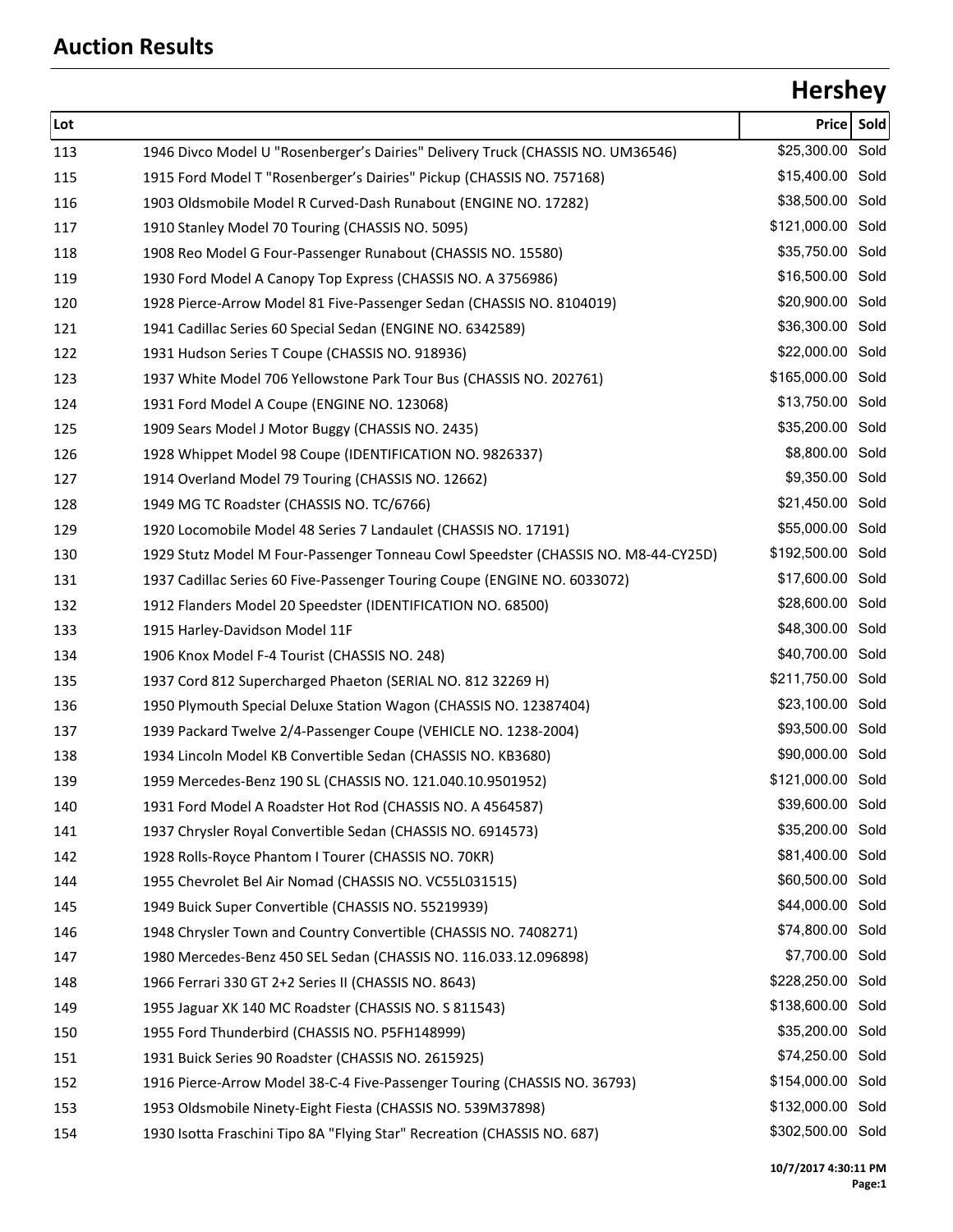# **Hershey**

| Lot |                                                                              | <b>Price</b>      | Sold |
|-----|------------------------------------------------------------------------------|-------------------|------|
| 155 | 1934 Packard Twelve 2/4-Passenger Coupe (VEHICLE NO. 738-26)                 | \$290,000.00      |      |
| 156 | 1936 Packard One Twenty Convertible Sedan (IDENTIFICATION NO. X82412)        | \$42,500.00       |      |
| 157 | 1953 Cadillac Series 62 Convertible (CHASSIS NO. 536217944)                  | \$53,900.00 Sold  |      |
| 158 | 1933 Chrysler CL Imperial Dual-Windshield Phaeton (SERIAL NO. 7803613)       | \$235,000.00      |      |
| 159 | 1957 Oldsmobile 98 Starfire Ninety-Eight Convertible (CHASSIS NO. 579M18085) | \$75,900.00 Sold  |      |
| 160 | 1936 Auburn Eight Custom Phaeton Sedan (SERIAL NO. 852 4688 H)               | \$99,000.00 Sold  |      |
| 161 | 1936 Cadillac V-16 Convertible Sedan (ENGINE NO. 51102222)                   | \$715,000.00 Sold |      |
| 162 | 1934 Packard Eight Phaeton (VEHICLE NO. 711-33)                              | \$180,400.00 Sold |      |
| 163 | 1919 Apperson 8-19 Anniversary Touring (CHASSIS NO. 19686)                   | \$24,750.00 Sold  |      |
| 164 | 1929 Cadillac V-8 Sport Phaeton (ENGINE NO. 335049)                          | \$110,000.00 Sold |      |
| 165 | 1937 Cord 812 Cabriolet (SERIAL NO. 812 1256 F)                              | \$134,750.00 Sold |      |
| 166 | 1941 Cadillac Series 62 Convertible Coupe (ENGINE NO. 8346250)               | \$55,000.00 Sold  |      |
| 167 | 1933 Cadillac V-12 Five-Passenger Town Sedan (ENGINE NO. 4000043)            | \$40,700.00 Sold  |      |
| 168 | 1967 Chevrolet Corvette Sting Ray 427/435 Coupe (CHASSIS NO. 1943775114963)  | \$100,000.00      |      |
| 169 | 1958 Ford Fairlane 500 Skyliner (CHASSIS NO. B8EW209851)                     | \$73,700.00 Sold  |      |
| 170 | 1938 Ford DeLuxe Station Wagon (CHASSIS NO. 18-4189475)                      | \$68,750.00 Sold  |      |
| 171 | 1956 Chevrolet 210 H/Stock Drag Car (IDENTIFICATION NO. AZ37848)             | \$21,450.00 Sold  |      |
| 172 | 1967 Austin Big John Mazmanian Gasser "Football"                             | \$82,500.00 Sold  |      |
| 173 | 1932 Ford "Pete Henderson" Roadster (CHASSIS NO. DRF99005)                   | \$192,500.00 Sold |      |
| 174 | 1961 Chevrolet Impala SS 409 Sport Coupe (CHASSIS NO. 11837L155023)          | \$115,500.00 Sold |      |
| 175 | 1932 Ford Three-Window Coupe Hot Rod (CHASSIS NO. AB 5018000)                | \$90,750.00 Sold  |      |
| 176 | 1932 Ford Roadster Pickup Hot Rod (CHASSIS NO. AB 5242114)                   | \$35,750.00 Sold  |      |
| 177 | 1929 Worthington Model A Tractor (SERIAL NO. A597)                           | \$4,400.00 Sold   |      |
| 179 | 1948 Diamond T 201 1-Ton Pickup (CHASSIS NO. 2014442)                        | \$49,500.00 Sold  |      |
| 180 | 1969 Buick Riviera (CHASSIS NO. 494879H947125)                               | \$20,350.00 Sold  |      |
| 181 | 1926 Ford Model T Speedster (ENGINE NO. 14061442)                            | \$10,450.00 Sold  |      |
| 182 | 1926 Buick Master Six Five-Passenger Sedan (CHASSIS NO. 1643423)             | \$6,050.00 Sold   |      |
| 183 | 1950 Ferguson TO-20 Tractor (CHASSIS NO. 118972)                             | \$4,950.00 Sold   |      |
| 211 | 1917 Dodge Brothers Model 30 Roadster (ENGINE NO. A421-121)                  | \$11,000.00 Sold  |      |
| 212 | 1958 Morris Minor 1000 Convertible (CHASSIS NO. FCJ4/624548)                 | \$25,300.00 Sold  |      |
| 215 | 1906 Orient Buckboard (ENGINE NO. 2768)                                      | \$7,700.00 Sold   |      |
| 216 | 1919 Chevrolet 490 Touring (CHASSIS NO. 174388)                              | \$17,600.00 Sold  |      |
| 217 | 1931 Ford Model A Chassis (ENGINE NO. A4746971)                              | \$4,950.00 Sold   |      |
| 218 | 1919 Cadillac Type 57 Touring (ENGINE NO. 58KK352)                           | \$40,700.00 Sold  |      |
| 219 | 1931 DeSoto SA 2/4-Passenger Roadster (CHASSIS NO. 5022555)                  | \$39,000.00       |      |
| 220 | 1914 Regal Model T Underslung Touring (CHASSIS NO. 8159)                     | \$31,900.00 Sold  |      |
| 221 | 1970 Toyota FJ40 Land Cruiser (CHASSIS NO. FJ40-86368)                       | \$41,800.00 Sold  |      |
| 222 | 1941 Graham Hollywood Custom Supercharged Sedan (CHASSIS NO. 700325)         | \$85,250.00 Sold  |      |
| 223 | 1940 Cadillac Series 62 Coupe (ENGINE NO. 8323323)                           | \$29,700.00 Sold  |      |
| 224 | 1930 Austin Seven Saloon (CHASSIS NO. M99312)                                | \$16,500.00 Sold  |      |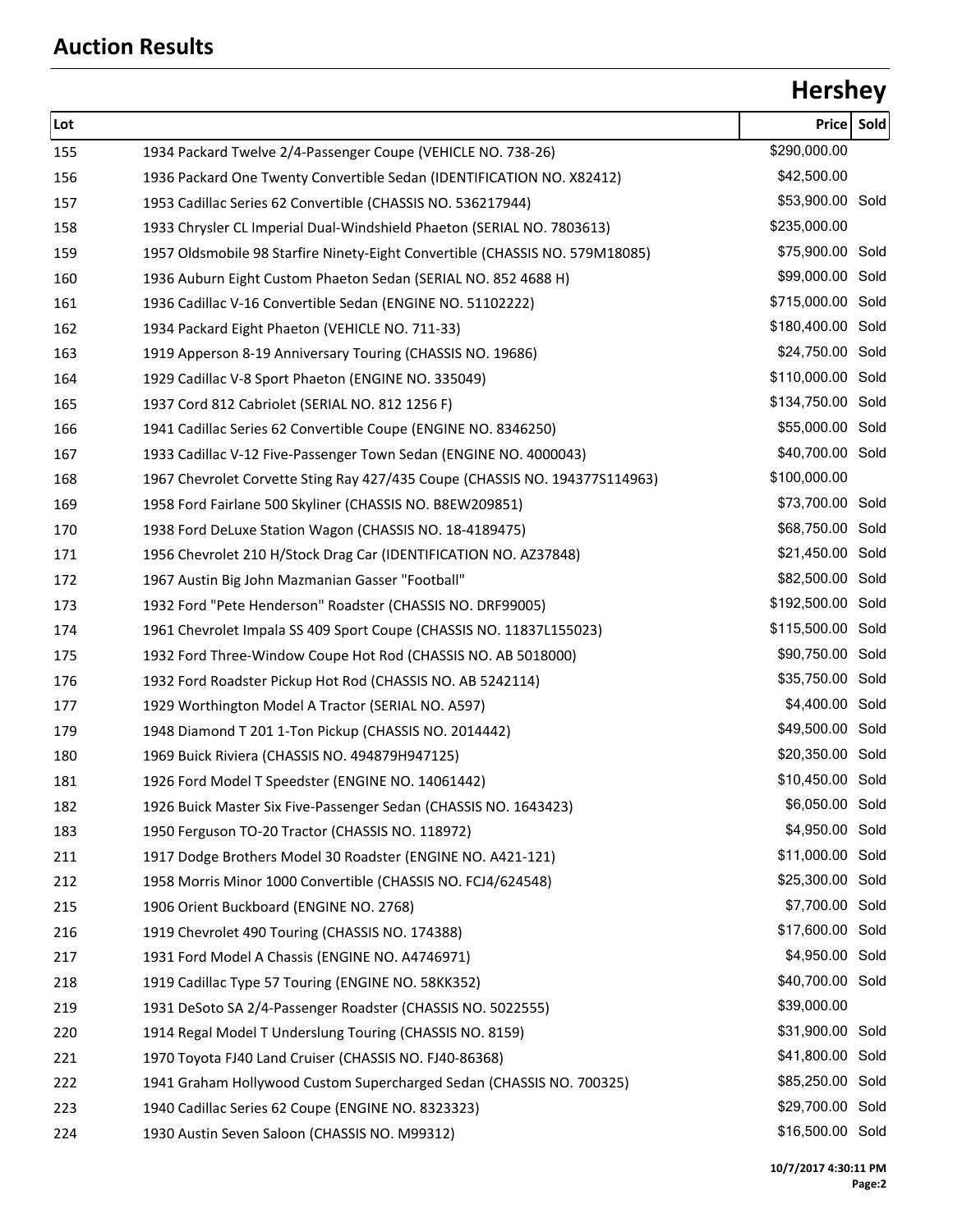## **Hershey**

| Lot |                                                                                            | <b>Price</b>        | Sold |
|-----|--------------------------------------------------------------------------------------------|---------------------|------|
| 225 | 1936 Lincoln Model K Convertible Sedan (CHASSIS NO. K6205)                                 | \$121,000.00 Sold   |      |
| 226 | 1938 Ford Tudor Sedan (CHASSIS NO. H37892)                                                 | \$24,200.00 Sold    |      |
| 227 | 1951 Ford Custom Deluxe Crestliner (CHASSIS NO. 0470CH51-41981)                            | \$31,900.00 Sold    |      |
| 228 | 1951 Ford Custom Deluxe Convertible (CHASSIS NO. B1LB119381)                               | \$28,600.00 Sold    |      |
| 229 | 1947 Ford Super Deluxe Club Convertible (SERIAL NO. 043H47-207395)                         | \$42,900.00 Sold    |      |
| 230 | 1951 Ford Custom Deluxe Victoria (CHASSIS NO. B1SP126695)                                  | \$38,500.00 Sold    |      |
| 231 | 1951 Ford Custom Deluxe Convertible (SERIAL NO. 0176H51-65989)                             | \$48,400.00 Sold    |      |
| 232 | 1946 Buick Roadmaster Sedanet (ENGINE NO. 46814467)                                        | \$38,500.00 Sold    |      |
| 233 | 1961 AMC Metropolitan 1500 Convertible (CHASSIS NO. E 91257)                               | \$74,250.00 Sold    |      |
| 234 | 1934 LaSalle Series 50 Convertible Coupe (ENGINE NO. 2102602)                              | \$127,500.00        |      |
| 235 | 1930 Delage DR 70 Tourer (CHASSIS NO. 29663)                                               | \$101,750.00 Sold   |      |
| 236 | 1937 Cadillac Series 75 Convertible Sedan (ENGINE NO. 3130824)                             | \$96,250.00 Sold    |      |
| 237 | 1929 Packard Deluxe Eight Tonneau Cowl Sport Phaeton (VEHICLE NO. 168638)                  | \$120,000.00        |      |
| 238 | 1957 Cadillac Eldorado Brougham (CHASSIS NO. 5770121759)                                   | \$118,250.00 Sold   |      |
| 239 | 1922 Stanley Model 735B Touring (CHASSIS NO. 22009)                                        | \$36,300.00 Sold    |      |
| 240 | 1934 Alvis Speed 20 SB Sports Tourer (SERIAL NO. 16394)                                    | \$159,500.00 Sold   |      |
| 241 | 1926 Cadillac Custom Phaeton (ENGINE NO. 122354)                                           | \$77,000.00 Sold    |      |
| 242 | 1935 Packard Twelve Sport Phaeton (VEHICLE NO. 821-202)                                    | \$495,000.00 Sold   |      |
| 243 | 1909 Locomobile Model 30-L Speedster (ENGINE NO. 2730)                                     | \$96,800.00 Sold    |      |
| 244 | 1918 Moon 6-45 'Cloverleaf' Roadster (CHASSIS NO. 71700)                                   | \$66,000.00 Sold    |      |
| 246 | 1931 LaSalle V-8 Seven-Passenger Touring (ENGINE NO. 904735)                               | \$100,000.00 Sold   |      |
| 247 | 1940 Buick Super Estate Wagon (CHASSIS NO. 0K0612500)                                      | \$160,000.00 Sold   |      |
| 248 | 1971 Fiat 850 Spider (CHASSIS NO. 100GBS1 0102501)                                         | \$24,200.00 Sold    |      |
| 249 | 1931 Cadillac V-12 Town Sedan (ENGINE NO. 4000698)                                         | \$49,500.00 Sold    |      |
| 250 | 1941 Cadillac Series 62 Convertible Sedan (ENGINE NO. 8345581)                             | \$77,000.00 Sold    |      |
| 251 | 1958 Chevrolet Impala 'Tri-Power' Convertible (CHASSIS NO. F58L140152)                     | \$148,500.00 Sold   |      |
| 252 | 1937 Cord 812 Supercharged Cabriolet (SERIAL NO. 812 32023 F)                              | \$412,500.00 Sold   |      |
| 253 | 1933 Packard Twelve Convertible Victoria (VEHICLE NO. 647-25)                              | \$390,500.00 Sold   |      |
| 254 | 1941 Packard Custom Super Eight One Eighty Convertible Victoria by Darrin (VEHICLE NO. 142 | \$407,000.00 Sold   |      |
| 255 | 1941 Cadillac Series 62 Convertible Coupe (ENGINE NO. 8355610)                             | \$110,000.00 Sold   |      |
| 256 | 1948 Nash Ambassador Suburban (ENGINE NO. RE45244)                                         | \$126,500.00 Sold   |      |
| 257 | 1957 DeSoto Adventurer Convertible (CHASSIS NO. 50417133)                                  | \$126,500.00 Sold   |      |
| 258 | 1961 Chrysler 300 G Convertible (CHASSIS NO. 8413114289)                                   | \$148,500.00 Sold   |      |
| 259 | 1932 Duesenberg Model J Town Car (ENGINE NO. J-497)                                        | \$594,000.00 Sold   |      |
| 260 | 1949 Chrysler Town and Country Convertible (CHASSIS NO. 7410951)                           | \$77,000.00 Sold    |      |
| 261 | 1941 Packard One Twenty Station Sedan (VEHICLE NO. 1493-2048)                              | \$96,250.00 Sold    |      |
| 262 | 1935 Duesenberg Model J Cabriolet (ENGINE NO. J-519)                                       | \$1,485,000.00 Sold |      |
| 263 | 1947 Chrysler Town and Country Convertible (CHASSIS NO. 7403903)                           | \$93,500.00 Sold    |      |
| 264 | 1957 Dual-Ghia Convertible (CHASSIS NO. 125)                                               | \$341,000.00 Sold   |      |
| 265 | 1933 Pierce-Arrow Silver Arrow (CHASSIS NO. 2575015)                                       | \$2,310,000.00 Sold |      |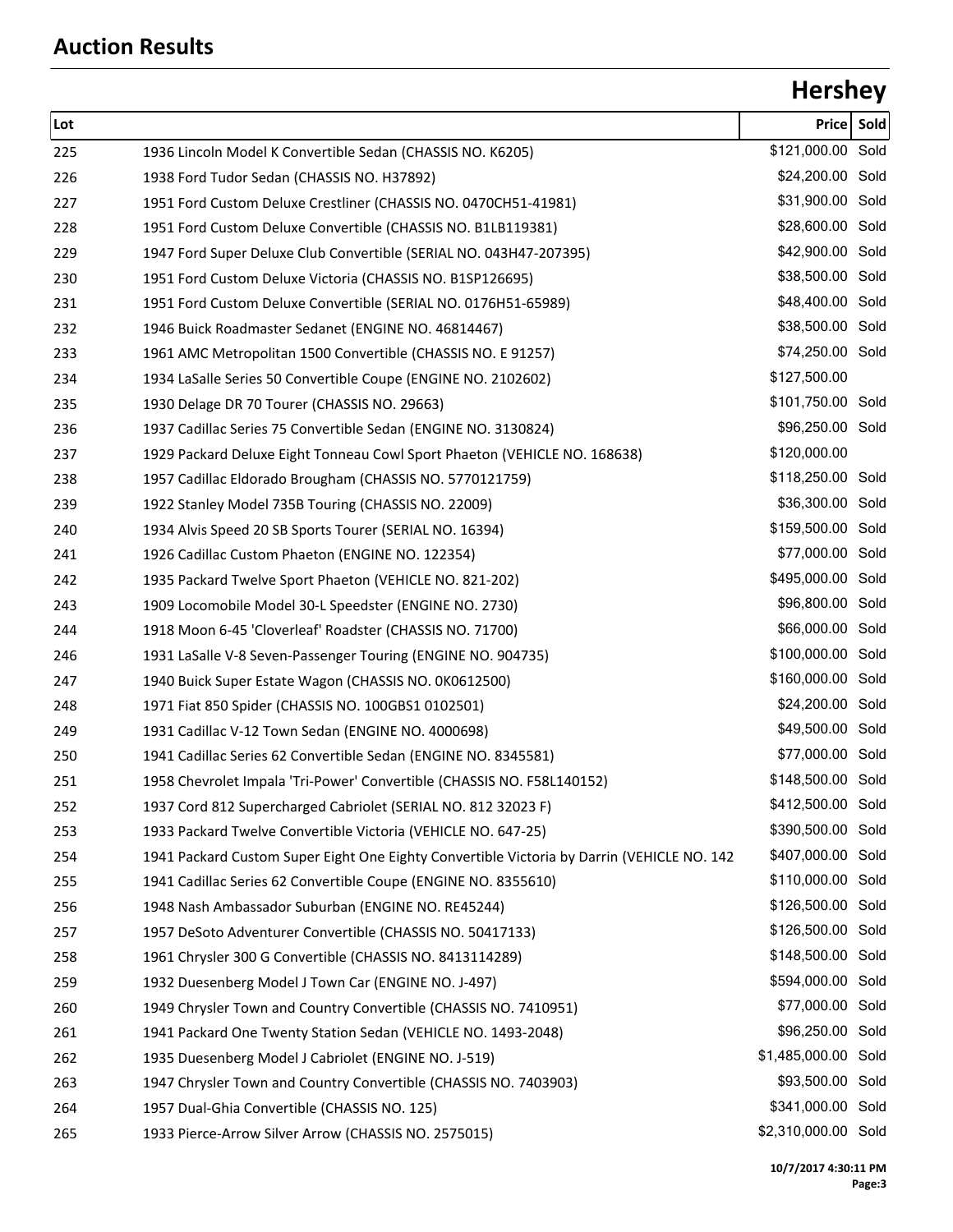# **Hershey**

| Lot |                                                                         | Price Sold        |  |
|-----|-------------------------------------------------------------------------|-------------------|--|
| 266 | 1929 Stearns-Knight J-8-90 Seven-Passenger Touring (CHASSIS NO. J11926) | \$132,000.00 Sold |  |
| 267 | 1957 Ford Thunderbird 'F-Code' (CHASSIS NO. F7FH347632)                 | \$148,500.00 Sold |  |
| 268 | 1910 Ford Model T Touring (CHASSIS NO. 23554)                           | \$66,000.00 Sold  |  |
| 269 | 1936 Auburn Eight Custom Cabriolet (SERIAL NO. 852 5992 F)              | \$93,500.00 Sold  |  |
| 270 | 1922 Rolls-Royce Silver Ghost Tourer (CHASSIS NO. 85TG)                 | \$176,000.00 Sold |  |
| 271 | 1926 Ford Model T (CHASSIS NO. 13769555)                                | \$11,550.00 Sold  |  |
| 272 | 1941 Ford Super DeLuxe Station Wagon (CHASSIS NO. 18-6472898)           | \$57,750.00 Sold  |  |
| 273 | 1933 LaSalle V-8 Convertible Coupe (ENGINE NO. 2001034)                 | \$165,000.00 Sold |  |
| 274 | 1936 Packard One Twenty Convertible Sedan (VEHICLE NO. 997 1378)        | \$73,700.00 Sold  |  |
| 275 | 1904 Holsman Model 3 'High-Wheel' Roadster (CHASSIS NO. 1893)           | \$35,200.00 Sold  |  |
| 276 | 1929 Cadillac V-8 Seven-Passenger Imperial Sedan (ENGINE NO. 330217)    | \$57,750.00 Sold  |  |
| 277 | 1904 Stanley Model C Runabout (CHASSIS NO. 821)                         | \$55,000.00 Sold  |  |
| 278 | 1919 Studebaker Light Six Touring (CHASSIS NO. 235390)                  | \$14,300.00 Sold  |  |
| 279 | 1957 Pontiac Star Chief Custom Catalina (CHASSIS NO. P857H39166)        | \$72,600.00 Sold  |  |
| 280 | 1936 Packard Super Eight 2/4-Passenger Coupe (ENGINE NO. 757396)        | \$70,400.00 Sold  |  |
| 281 | 1916 Cadillac Type 53 Pickup (ENGINE NO. A24048)                        | \$24,200.00 Sold  |  |

### **TOTALS FOR VEHICLES:**

| Total Selling Price for Vehicles Sold: | \$15,719,650.00 |
|----------------------------------------|-----------------|
| Number of Vehicles:                    | 136             |
| Number of Vehicles Sold:               | 129             |
| Sale Percent for Vehicles:             | 94.85 %         |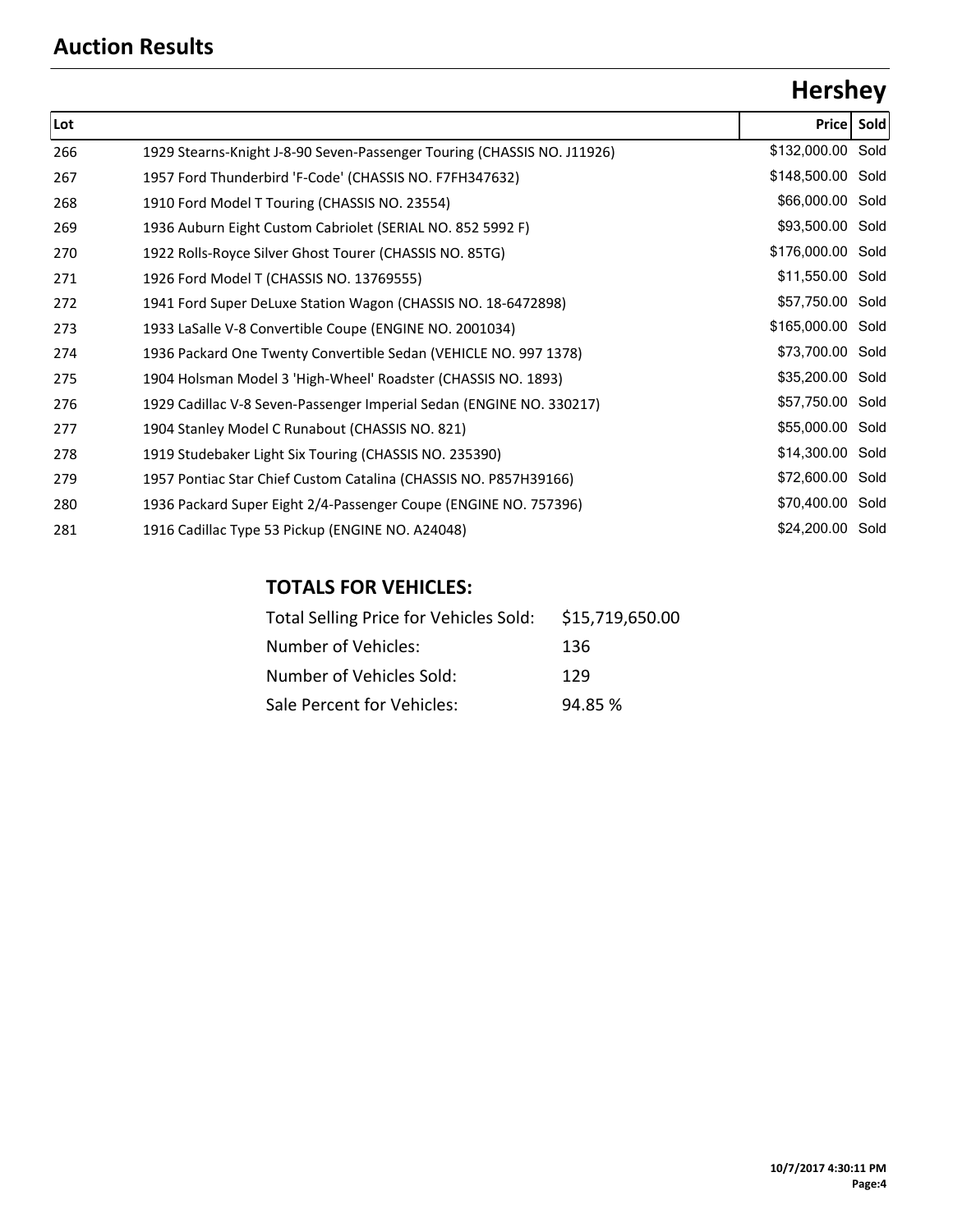# **Hershey**

| Lot |                                                                            | Price            | Sold |
|-----|----------------------------------------------------------------------------|------------------|------|
| 101 | Early 20th Century French Motoring Scene Tapestry                          | \$920.00 Sold    |      |
| 102 | Rolls-Royce Dealership Sign                                                | \$1,840.00 Sold  |      |
| 103 | 1912 GP of France by Peter Hearsey                                         | \$3,680.00 Sold  |      |
| 104 | Driver's Education Bench, c. 1930s                                         | \$2,875.00 Sold  |      |
| 105 | Oldsmobile Pedal Car by American National, 1921                            | \$2,587.50 Sold  |      |
| 106 | Spirit of Ecstasy Showroom Display                                         | \$8,625.00 Sold  |      |
| 107 | The Benz Centennial by Stanley Wanlass, 1985                               | \$8,625.00 Sold  |      |
| 108 | Gabriel sur Mors Paris-Madrid 1903 by Larry Braun, 1987                    | \$3,335.00 Sold  |      |
| 109 | Quicksilver by Stanley Wanlass, 1988                                       | \$6,900.00 Sold  |      |
| 110 | 5 Miles to the Gallon by Stanley Wanlass, 1986                             | \$6,900.00 Sold  |      |
| 111 | Santa's New Toy by Stanley Wanlass, 1988                                   | \$14,950.00 Sold |      |
| 112 | 1880 Weisenhorn U.S. Mail Flesher Stagecoach                               | \$10,350.00 Sold |      |
| 201 | AA Hotel Sign                                                              | \$1,725.00 Sold  |      |
| 202 | Rosenberger's Dairies Horse-Drawn Sleigh                                   | \$1,150.00 Sold  |      |
| 203 | 1933 Lincoln Pedal Car                                                     | \$3,450.00 Sold  |      |
| 204 | Any Good? It isNow by Peter Helck                                          | \$2,415.00 Sold  |      |
| 205 | National Bicycle with Briggs & Stratton Motor Wheel                        | \$8,625.00 Sold  |      |
| 206 | Godson of the Rodfather by Roy Brizio Street Rods                          | \$6,900.00 Sold  |      |
| 207 | Rosenberger's Dairies Horse-Drawn Dairy Wagon                              | \$6,900.00 Sold  |      |
| 208 | Indian Metal Sign with Multicolor Neon, c. 1940s                           | \$12,075.00 Sold |      |
| 209 | Silent Knight by Stanley Wanlass, 1992                                     | \$7,475.00 Sold  |      |
| 210 | Passing of the Horse by Stanley Wanlass, 1983                              | \$20,700.00 Sold |      |
| 213 | 1903 Cretors Model C Custom Popcorn Wagon                                  | \$26,450.00 Sold |      |
| 245 | 1902 Abbott-Downing Yellowstone-Western 11-Passenger Stagecoach "Sheridan" | \$43,700.00 Sold |      |
|     |                                                                            |                  |      |

### **TOTALS FOR NOSTALGIA:**

| Total Selling Price for Nostalgia Sold: \$213,152.50 |          |
|------------------------------------------------------|----------|
| Number of Nostalgia:                                 | 24       |
| Number of Nostalgia Sold:                            | 24       |
| Sale Percent for Nostalgia:                          | 100.00 % |